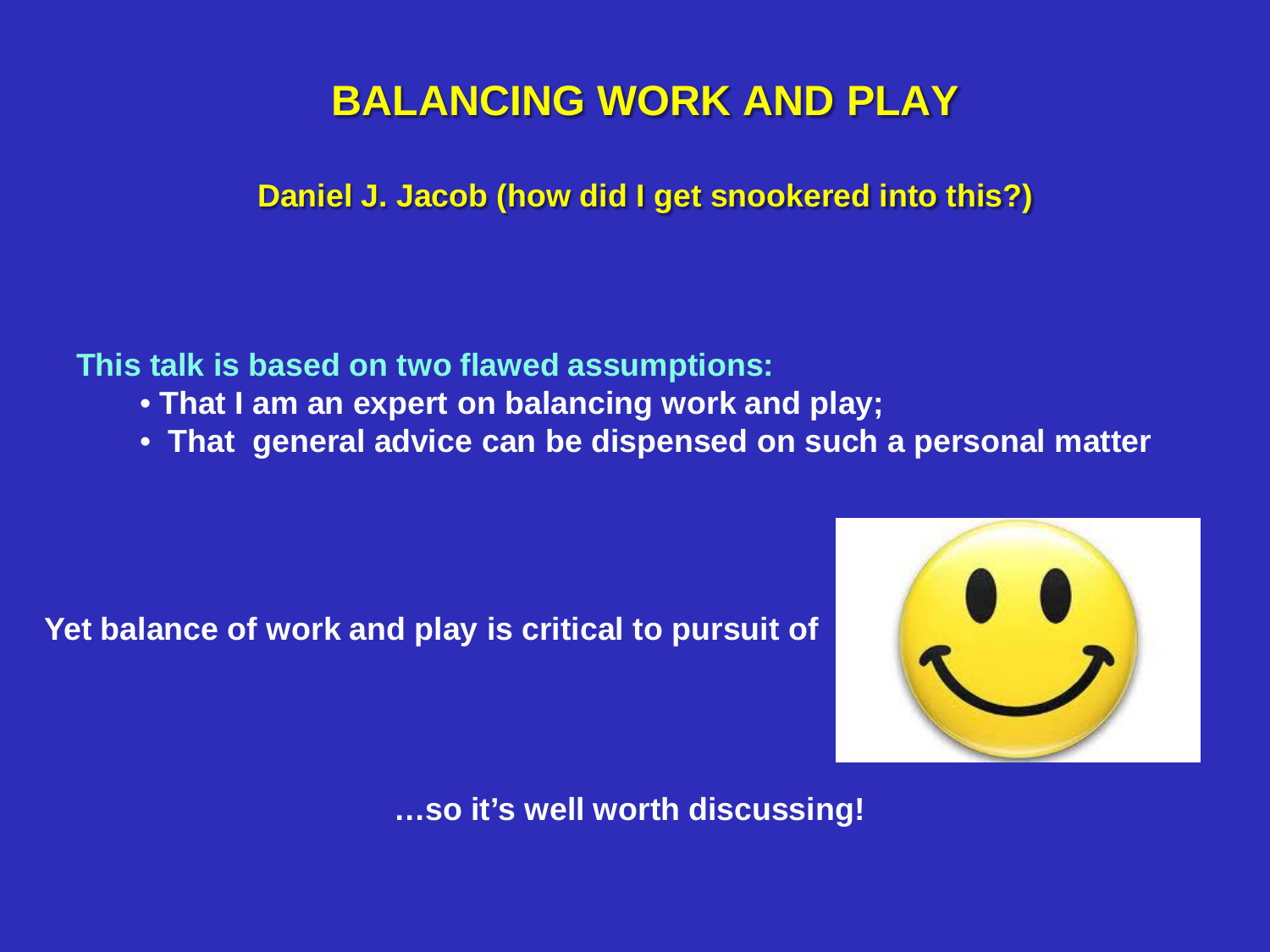# **MY TIME AT WORK**





**We work to understand the chemical composition of the atmosphere, the effect of human activity, and the implications for climate change and life on Earth**

#### **Global 3-D modeling (GEOS-Chem)**

**Aircraft missions (fires in N. Saskatchewan)** **Satellite observations (NASA A-Train)**





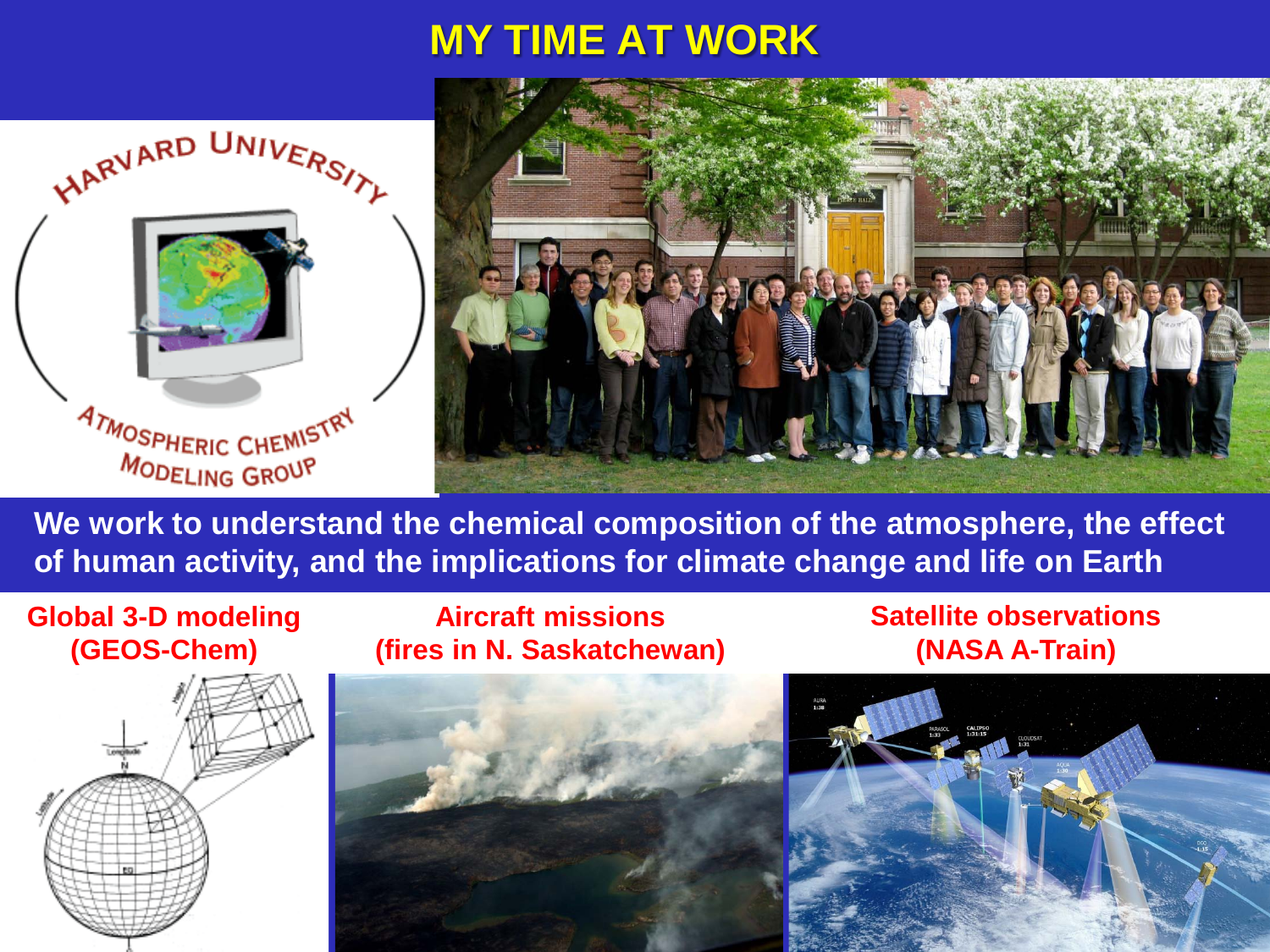## **MY TIME AT PLAY Outdoors in the White Mountains**



### Parents' week-end at American U. **Family clan in France**



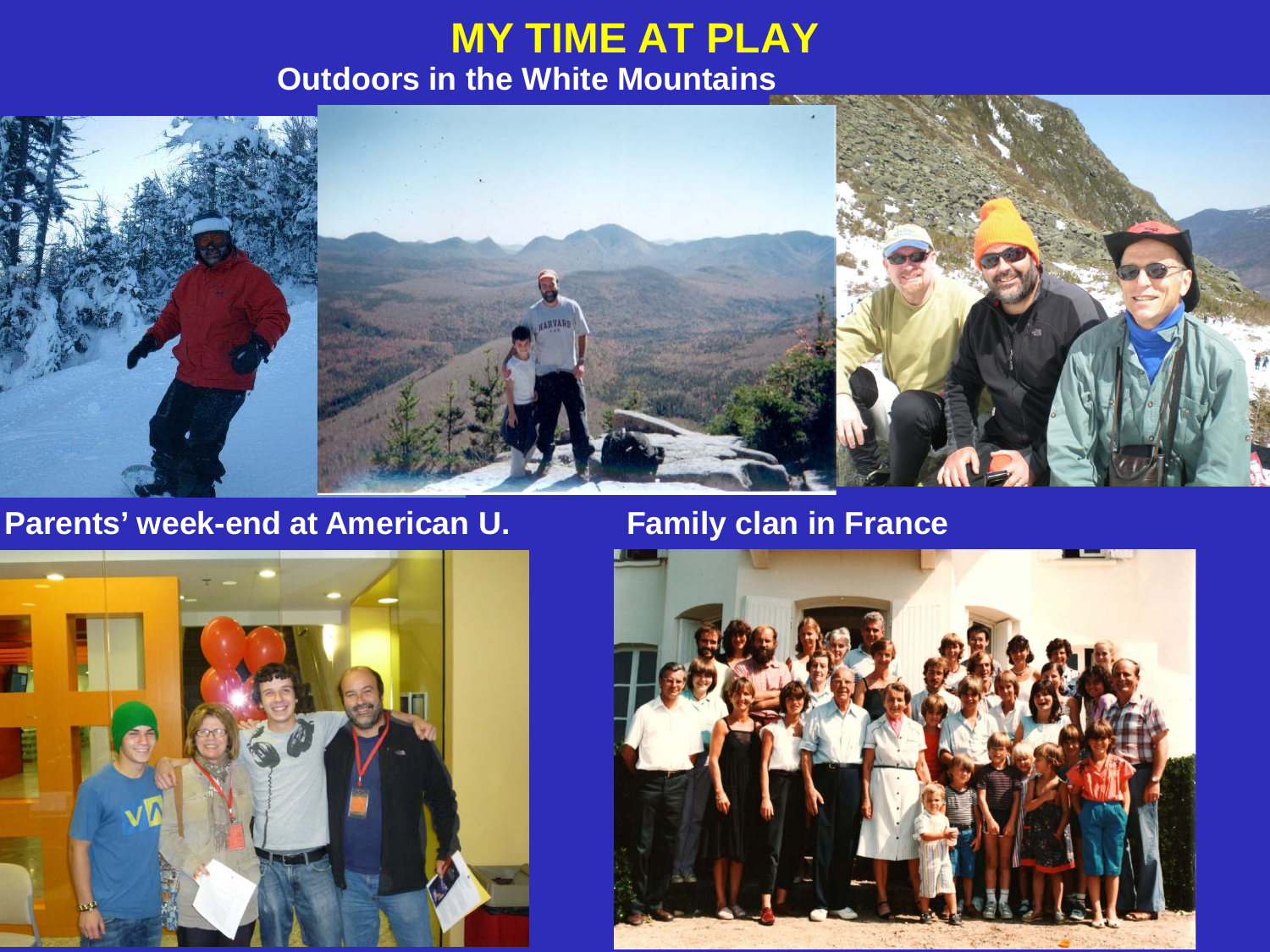### **A RESEARCH CAREER SHOULD BE FUN – OR AT LEAST SATISFYING**

### **Research scientists rank very high in job satisfaction:**

- **Exert your creativity- contribute to human knowledge, search for truth**
- **Science is fun; euphoria of understanding something new**
- **Achieve success by objective measures of merit, not social skills or public approval**
- **Don't deal with human suffering or with stupid or mean people**
- **Enjoy mutual respect with your peers in a relatively non-competitive atmosphere**
- **See the world and get to know the people who live there**
- **Enjoy a guaranteed upper-middle-class income, little financial pressure**
- **Gain professional and social acceptance as a nerd**
- **Enjoy independence, stay a kid your whole life**

#### *…but a research career doesn't have to be for you. There are other options.*

#### **Good reasons not to choose a career in research:**

- **"My work as grad student or postdoc isn't satisfying" (it doesn't get much better)**
- **"Research is too narrow– I want more big-picture, more variety, more obvious impact"**
- **"Rewards of research are too long-term – I need short-term return"**
- **"I want to become filthy rich"**

#### **Bad reasons not to choose a career in research:**

- **"I'm not creative enough" – you don't know this, and the creativity bar is not high**
- **"I don't want to have to publish or perish" – some jobs don't require much publishing**
- **"It's too hard to get a good job" – it really isn't, there are tons of jobs out there**
- **"I want to have a personal life" – you can (and should!)**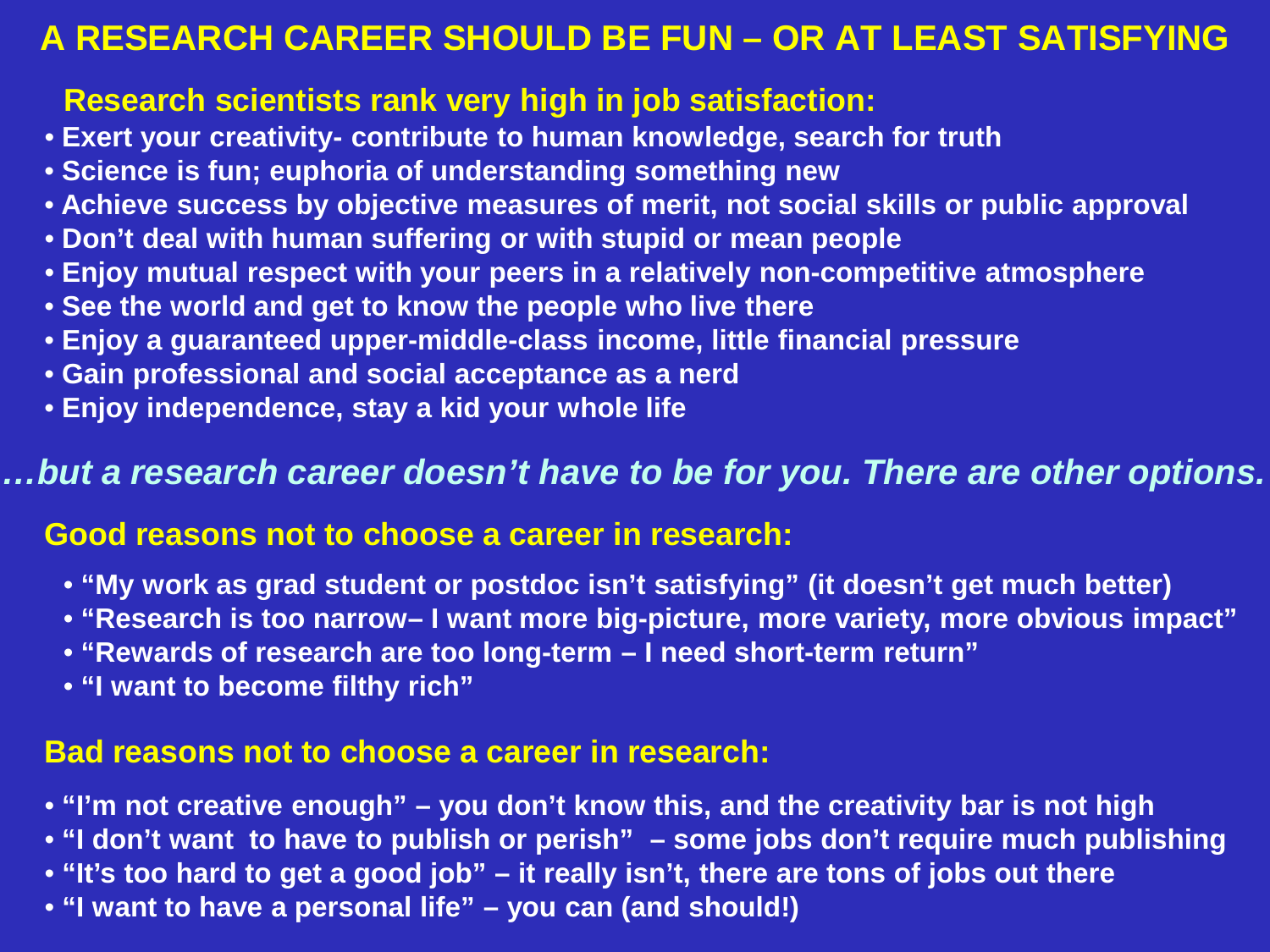### **HOW TO MAKE YOUR RESEARCH WORK MORE FUN/SATISFYING**

#### •*"Find out what it is in life that you do not do well, and then don't do that thing." (The Dos Equis guy)*

- **Are you better at lab, field, modeling, theoretical work?**
- **Do you prefer to work alone or as part of a team?**
- **Do you like to write papers or not?**
- **Don't panic if your Ph.D. work does not meet your expectations – view this as a learning experience for what you will do post-Ph.D.**
- **Focus your time on what's important to you**
	- -**Don't let others create 'make-work' for you – it has to feel important to you**
	- -**Do service/admin/teaching work only to the extent that you enjoy it**
	- **Avoid unnecessary meetings**
	- **Avoid getting caught by deadlines**

#### • **Don't take yourself seriously**

- •**What we're doing in science is not** *that* **important**
- **Professional stakes are not very high**
- **Be open with your ideas/data – don't be afraid of theft**
- **Be competitive but in a friendly way, avoid one-upmanship**

#### • **Work with good people who inspire and challenge you – it's contagious!**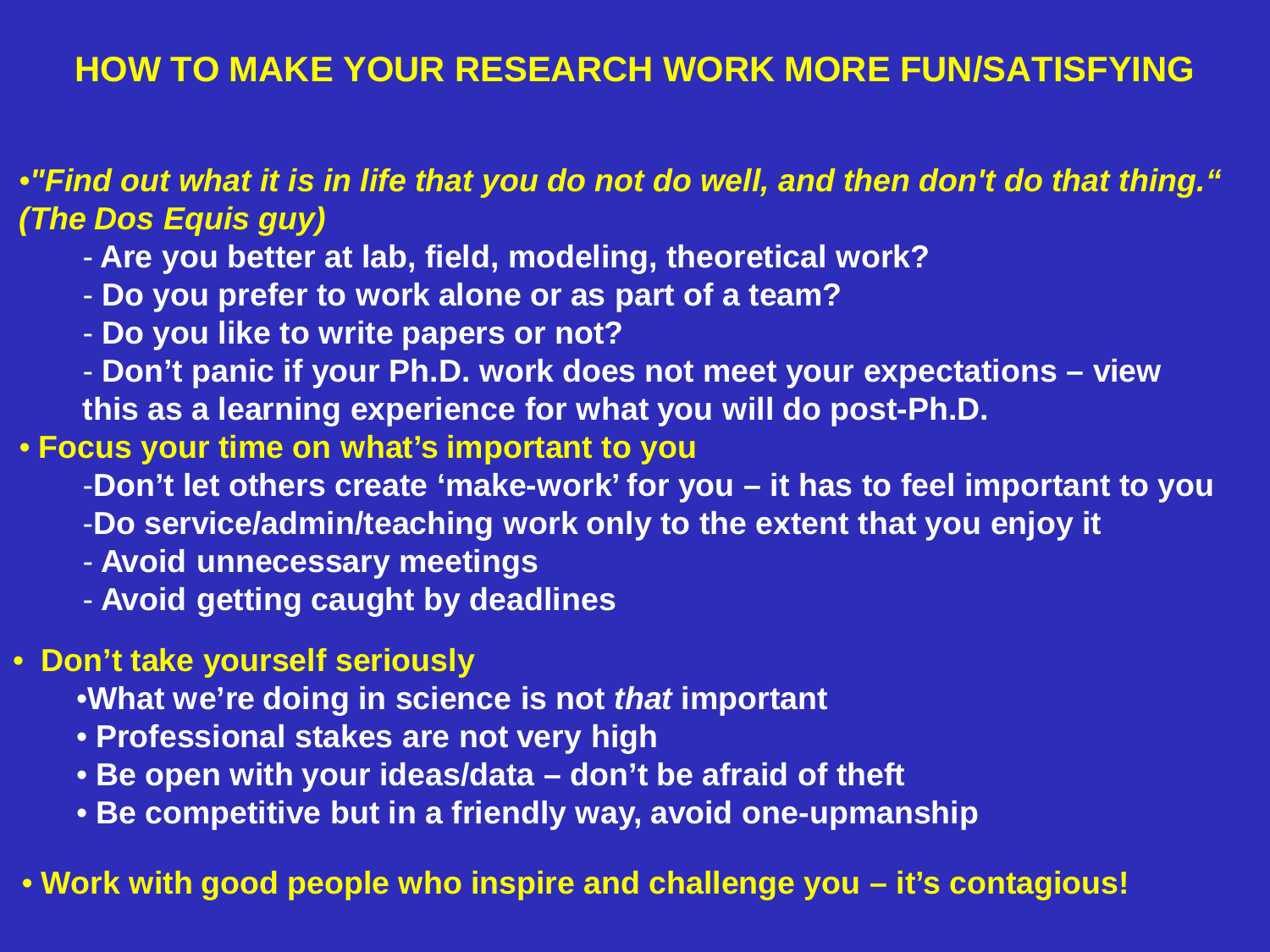### **DO YOU WANT SCIENTIFIC GLORY – OR JUST A GOOD JOB?**

• **As a Harvard Ph.D. you are guaranteed at minimum a good job – and there's nothing wrong if that's all you want**

-**Most scientists are nothing like Harvard professors; they may work in universities with reasonable expectations, in research labs as part of a big team, in industry, as program managers…there are plenty of opportunities with great job satisfaction, low stress, plenty of time for play!** - **Unlike other professions, there is not a big spread in pay between scientists – a good job pays very well and scientific glory pays little more** - **Harvard** *is* **a stressful place – but take this as an opportunity to build credentials that will put you in position to get the "good job" that you want** - **Harvard is also a stimulating place – how about giving it a chance and rising to the challenge? you may find your satisfaction and ambitions rising!**

• **Professional glory as a Ph.D. scientist doesn't have to be through research** -**There are many opportunities for brilliant careers in organization, administration, management of science; also in consulting, business, communications…**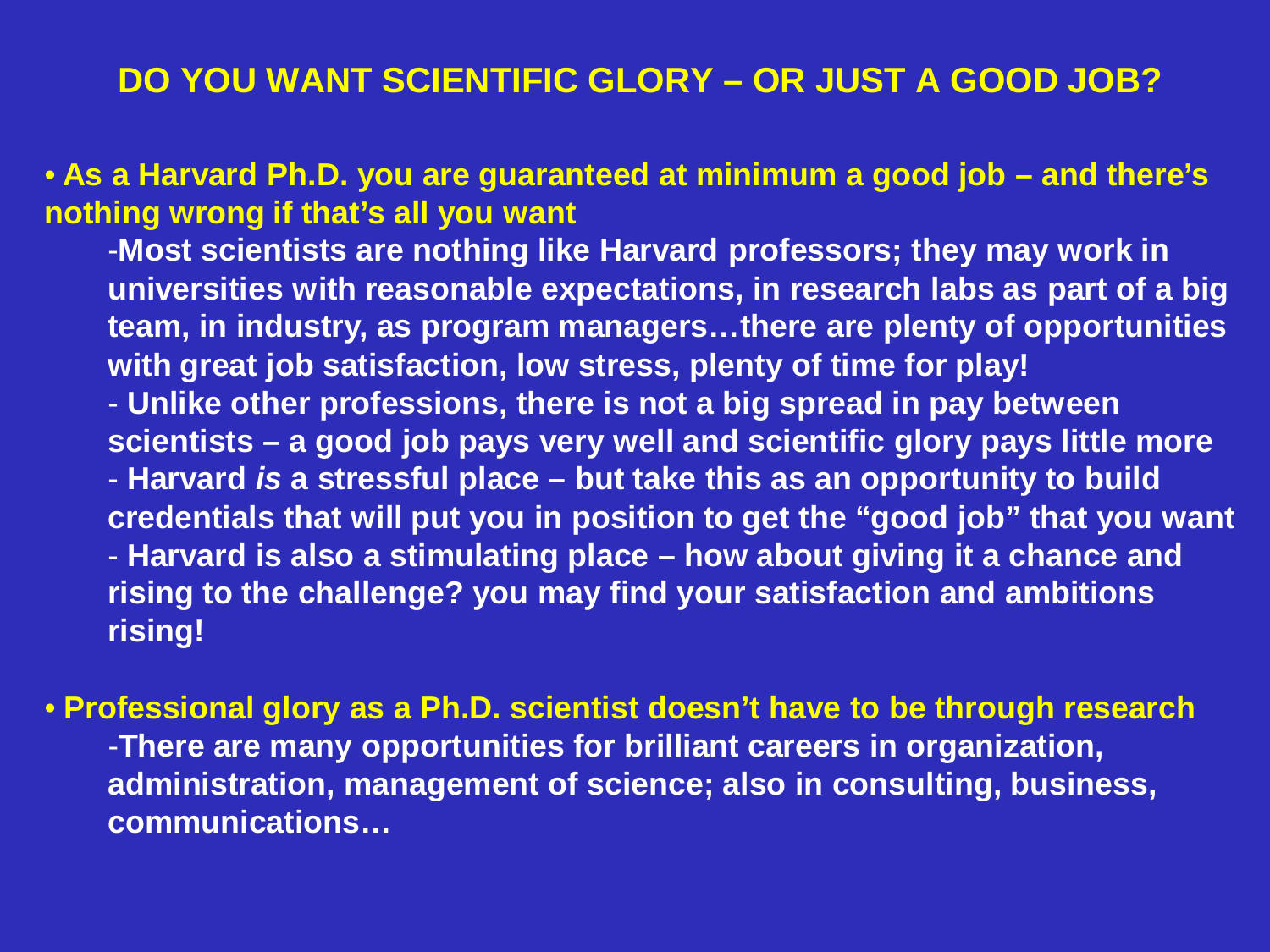### **SO YOU WANT SCIENTIFIC GLORY – DOES THAT MEAN NO PLAY?**

- **You do have to bust your butt when you're young – no way around it**
	- **There's not much room at the top**
	- **Your later scientific reputation will be built on the work you did when you were young**
	- **You're at a time in your life when you have lots of energy and little external distractions from family, property, or service – take advantage of it to work!**
	- **It will be stressful, but it has to be fun – otherwise it's not worth it**
	- **Leave yourself quality time for play and relationships – avoid burnout + there are only so many hours/day when you can work productively. Have a life plan, not just a work plan!**

#### • **It gets much easier as you get older**

- **Even if you still work a lot, the stress eases**
- **You become better at time management**
- **You learn to say "no" to things you don't want to do**
- **You can mold your mode of operation in a way that suits you best**
- **You reap the rewards of the investment from your younger years:** *"To those who have had, more will be given" (David Lodge, Small World)*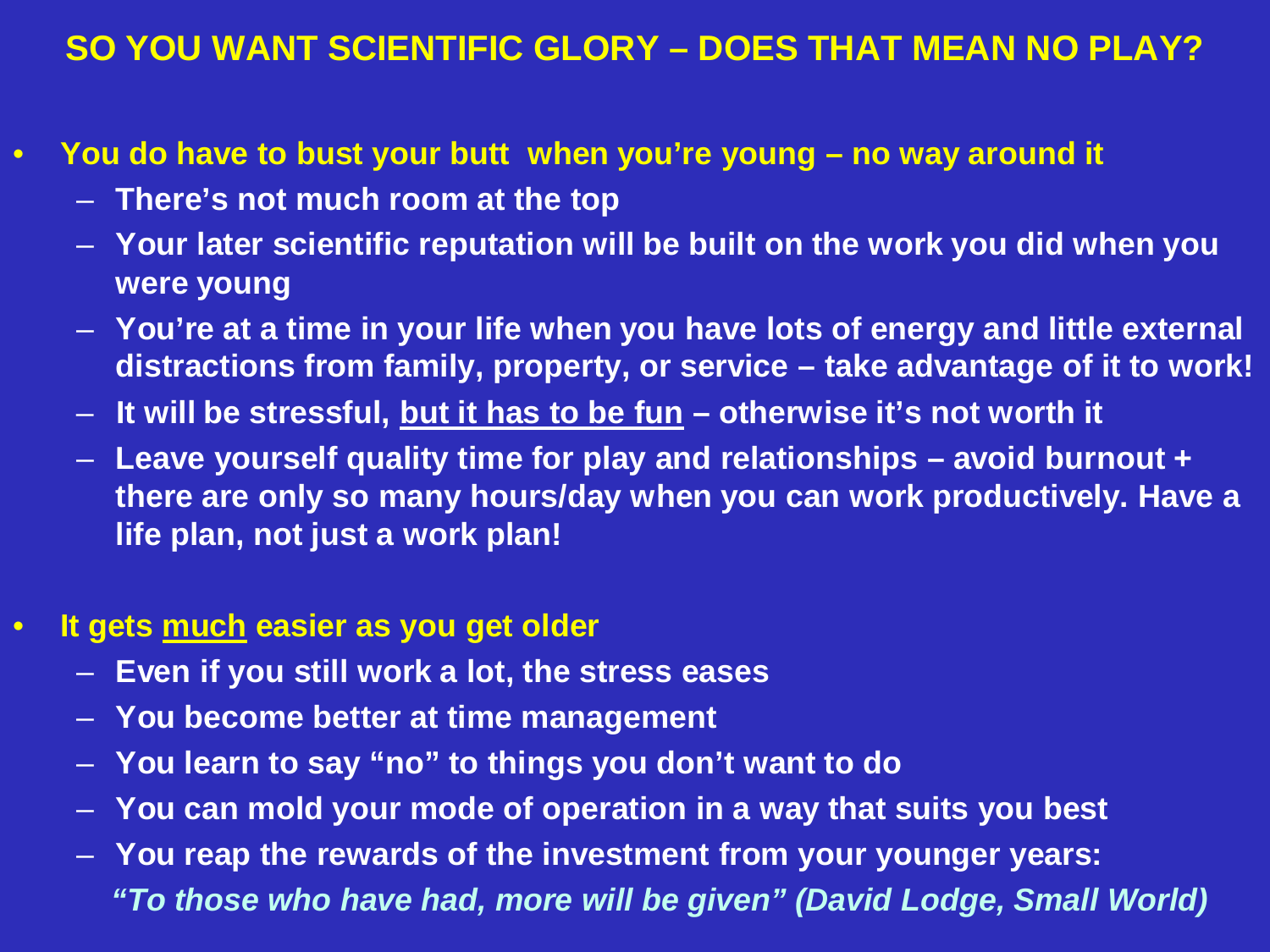# **SO – HOW TO BALANCE WORK AND PLAY?**

• **Know what you want out of life and what makes you happy – what's the right balance for you?**

• **Get to know your work capacity and when/how you work most efficiently**

-**There's generally a time of day, working environment, etc. conducive to your productivity**

- **Figure out if you need a disciplined work schedule, or instead a loose schedule mixing work and play**

- **Learn to say no! Acid test for saying yes is whether it's important to you (but do appreciate value of service)**

• **Make quality time for play, family and friends – it's part of the long-term investment in your life!**